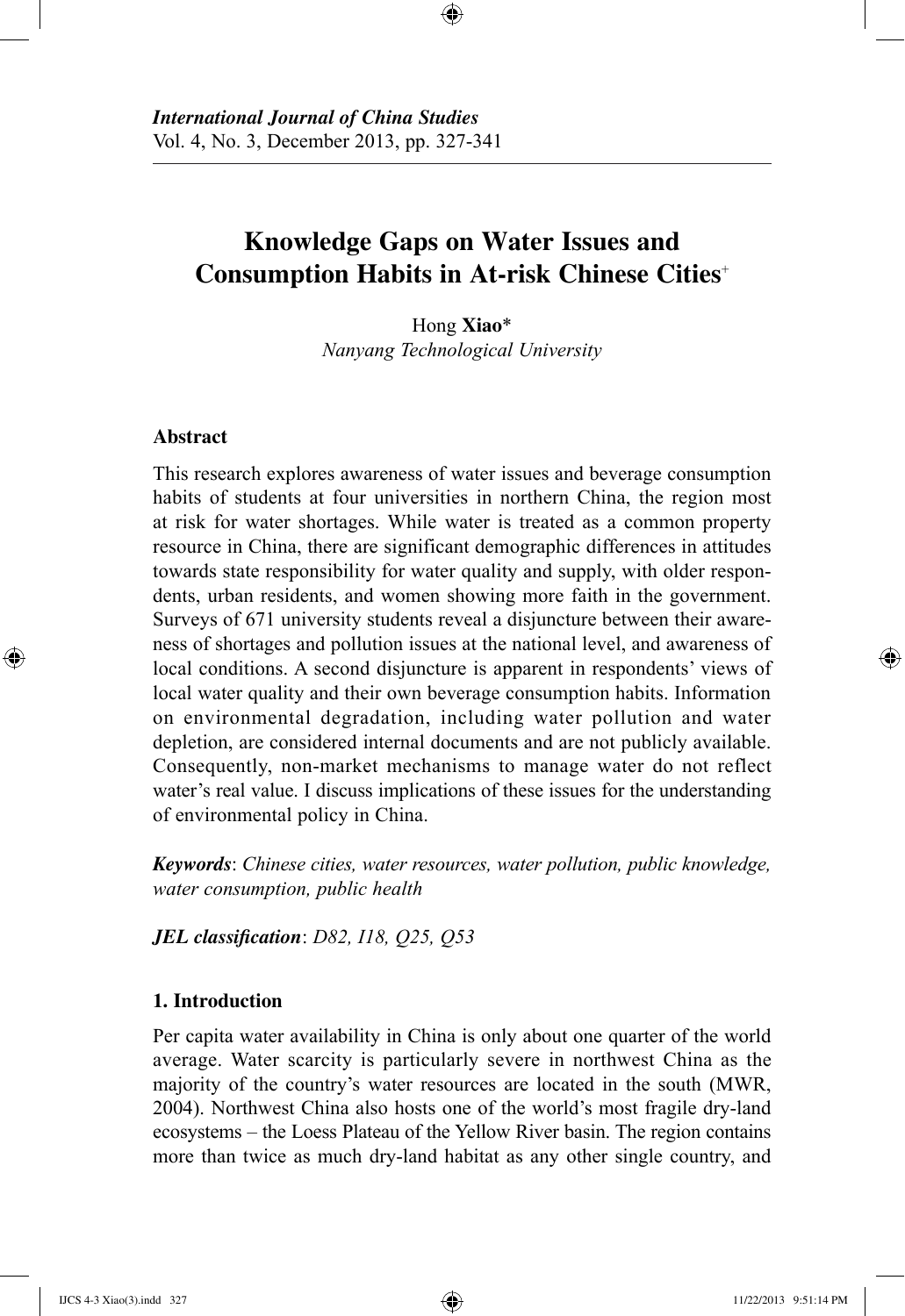about half of it is already seriously degraded. The region's severe water scarcity coupled with increasing water pollution in recent years ranks it among the worst environmental hot spots in the world (Kim, 2001; Nickum, 1998; Wang *et al*., 2005).

⊕

Historically, the term "northwest" in China connotes areas that are "poor, backwards, and harbouring large populations of minority people" (Sines, 2002). In early 2000 the central government launched the Great Western Development Strategy to bridge the economic gap between western China and the more prosperous coastal cities and provinces. Recent economic growth rates indicate that western China is growing faster than the rest of the country. Water demands are also growing significantly. Because of competing water needs, farmers in Shaanxi province reportedly unscrew the manhole covers over sewage pipes to irrigate their crops while urban residents go without tap water for days at a time during the driest months of the year (Economy, 2004). Coalmines in the province lose 100 million dollars a year because they do not have enough water for their coal during a significant portion of the year (Economy, 2004).

In addition, much of the region's water supply, historically inadequate to meet the population's demands, is now being rendered as unusable because of pollution caused both by domestic and industrial activities (Ma, 1999; Bellier, 2003; Zhao *et al*., 2005). Water shortages are exacerbated by the massive increased industrial and municipal discharge of untreated wastewater into rivers and lakes every year, increasing pollution in water source. These problems mirror a water crisis in the country. At the national level, water situation has also been aggravated by severe and extensive pollution that came with its booming economic growth. It is estimated that about 70 per cent of cities' groundwater and 75 per cent of rivers and lakes are contaminated by chemical, human, or animal waste (Nickum, 1998; Ma, 1999; Wang *et al*., 1999; Economy, 2004). Water scarcity will predictably increase as demand grows. To find a solution to this growing crisis, it is important to understand the current level of popular knowledge about water conditions as well as people's water consumption patterns.

Research on environmental awareness of the Chinese public has increased as the country's ecological problems have escalated, and there is an emerging consensus that environmental knowledge is at the heart of environmental protection. With respect to the environmental awareness of the Chinese public, it has been argued that Chinese residents are aware of many environmental problems, but they have a superficial knowledge of environmental protection (Xi, 1998; Lee, 2000; Hong and Xiao, 2007). Survey data indicates that Chinese generally recognize that serious environmental problems exist and regard water pollution one of the most serious aspects of environmental degradation. They also place priority on environmental protection over

⊕

↔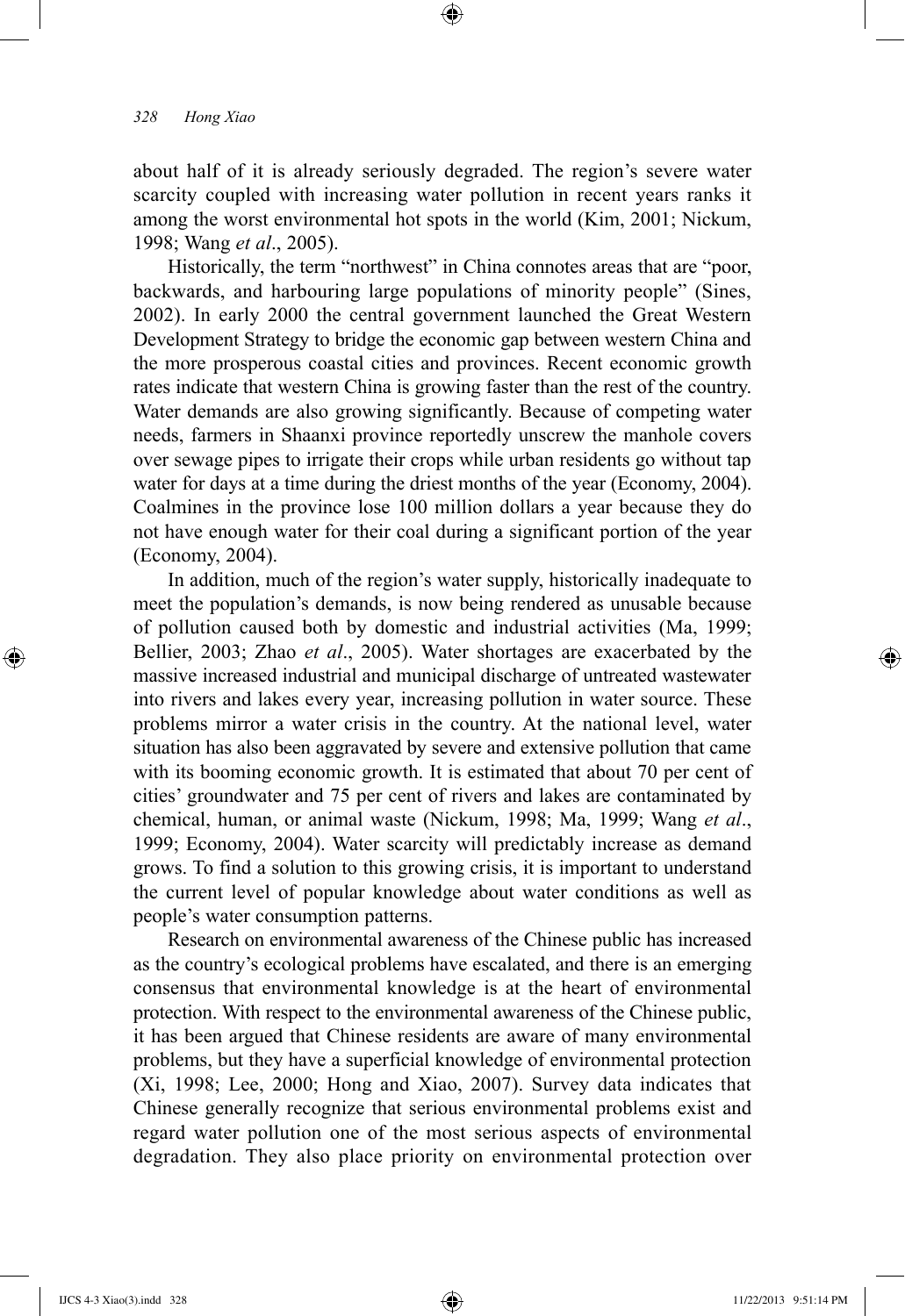economic growth (Shen and Saijo, 2008; Xiao and Hong, 2010). However, surveys have also found that people generally believe that the government is responsible for environmental protection, and they see little value in citizen action to protect the environment (Xi, 1998; Huang *et al*., 2006; Harris, 2008). Education appears to have a consistent positive influence on environmental awareness, although other demographic factors, such as age, class and gender, are found to have mixed impact on environmental concern (Hong and Xiao, 2007; Shen and Saijo, 2007). More recently, research cites the importance of employment status and city size in understanding environmental attitude and pro-environmental behaviour in China (Chen *et al*., 2011).

⊕

Several studies specifically assess the environmental awareness of Chinese students. One notable study compares student's environmental perceptions in Hong Kong and Beijing (Lee, 2000). Its findings suggest that secondary students are generally more concerned about the environment than primary students, and that students in Beijing are most concerned about solid waste disposal and wastewater disposal. Other surveys conducted on university campuses found that Beijing students ranked water pollution as China's most urgent environmental problem, ahead of both deforestation and urban air pollution (Wong, 2003). Students were also critical about the government's treatment of the environmental protection and were pessimistic about the future of China's environment (Wong, 2003).

As a whole, most of these studies focus mainly on the environmental attitudes and concern of college students in Beijing or other coastal areas such as Shanghai, Ningbo, and Hong Kong. While these areas are important politically and economically, they are not ideal for studies on water shortages because, with the exception of Beijing, the water supply in these areas is fairly secure. In contrast, little is known about people's attitude toward water shortages in dry areas in western China where climate renders its water situation much worse.

The present study aims to fill this gap. It compares the opinions and behaviour of college students living in Xian, a city in northwestern China, with students in Beijing. A metropolitan city with more than eight million residents, Xian is the capital of Shaanxi province and one of China's ancient capitals as well as a major centre of the western region. The Loess Plateau is within easy reach to the north. Its naturally dry climate coupled with fast economic growth has accelerated the rate of water shortages in the area over the past two decades (Zhao *et al*., 2005; Kahrl and Roland-Holst, 2008). Beijing is the political and cultural capital of China as well as the epicentre of the northern region of the country. For decades, Beijing has suffered from serious water shortages as well. The city experienced a drought every year since 1999, and at the same time, the growth rate of its enormous population accelerated (NBS, 2005). Because of Beijing's important status, however,

⊕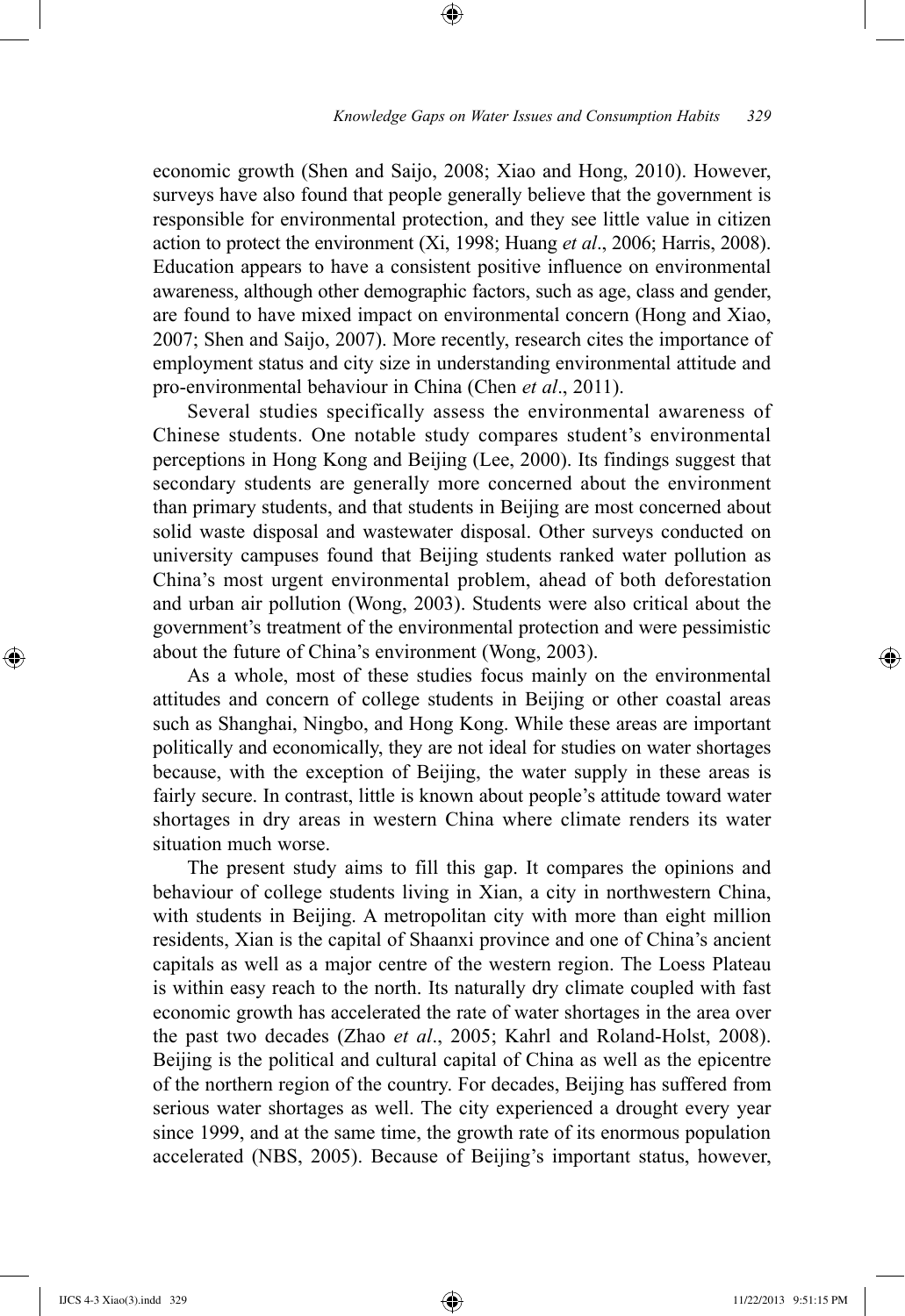its water supply is fairly secure, and residents are rarely affected by water shortages in the area except rising water prices.

⊕

Public campaigns and media exposure have highlighted issues of water shortages and pollution at the national scale. While awareness of these issues is widespread, little is known about people's knowledge of health repercussions of such water pollution and scarcity. There are three ways that water can affect the public. First, access to the world's standard of the minimum per capita amount of water is essential to basic health and hygiene. Shortages can deprive the population of the amount of water needed to maintain a healthy lifestyle. Secondly, water can serve as the pathway for microbiological and infectious diseases if it is contaminated with human and animal waste. Finally, water can also be a conduit for transporting toxic chemicals from industrial and urban waste that can cause increased incidences of disease and death from disease in a population. China is uniquely susceptible to all three threats from its water supply because of its status as a transitioning market (Wu *et al*., 1999).

Unmistakably, attitudes and opinions have a powerful influence on behaviour. The opinions of college students concerning China's water crisis are particularly valuable since these students will one day become leaders and policy makers, working on issues related to water quality, supply and consumption.

#### **2. Methods and Settings**

⊕

To gauge the awareness of water scarcity and public health issues among young educated Chinese as well as their water consumption behaviour, surveys were conducted among college students in Xian (Xi'an 西安) and Beijing (北京) in July 2004, a time when both awareness of and conflict over water problems were fast increasing in China. In fact, in the summer of 2005, the Chinese central government released statistics on mass disturbances, the first time in post-1949 China. Many of the protests are over environmental and water pollution. For the current study, survey responses were collected from three universities in Xian and one university in Beijing. The four institutions are Shaanxi Normal University, Northwest University of Politics and Law, Xi'an College of Arts and Science, and Peking University. The survey questionnaire was comprised of a series of questions on water shortage, water safety concern measures, and personal beverage consumption habits. Most of the awareness and attitude questionnaire items used a dichotomy (yes or no) or double dichotomy format (strongly agree, agree, disagree, or strongly disagree).

Building on prior research, the survey questions focused on two issues: 1) awareness of water pollution and water shortages at the national level

IJCS 4-3 Xiao(3).indd 330 11/22/2013 9:51:15 PM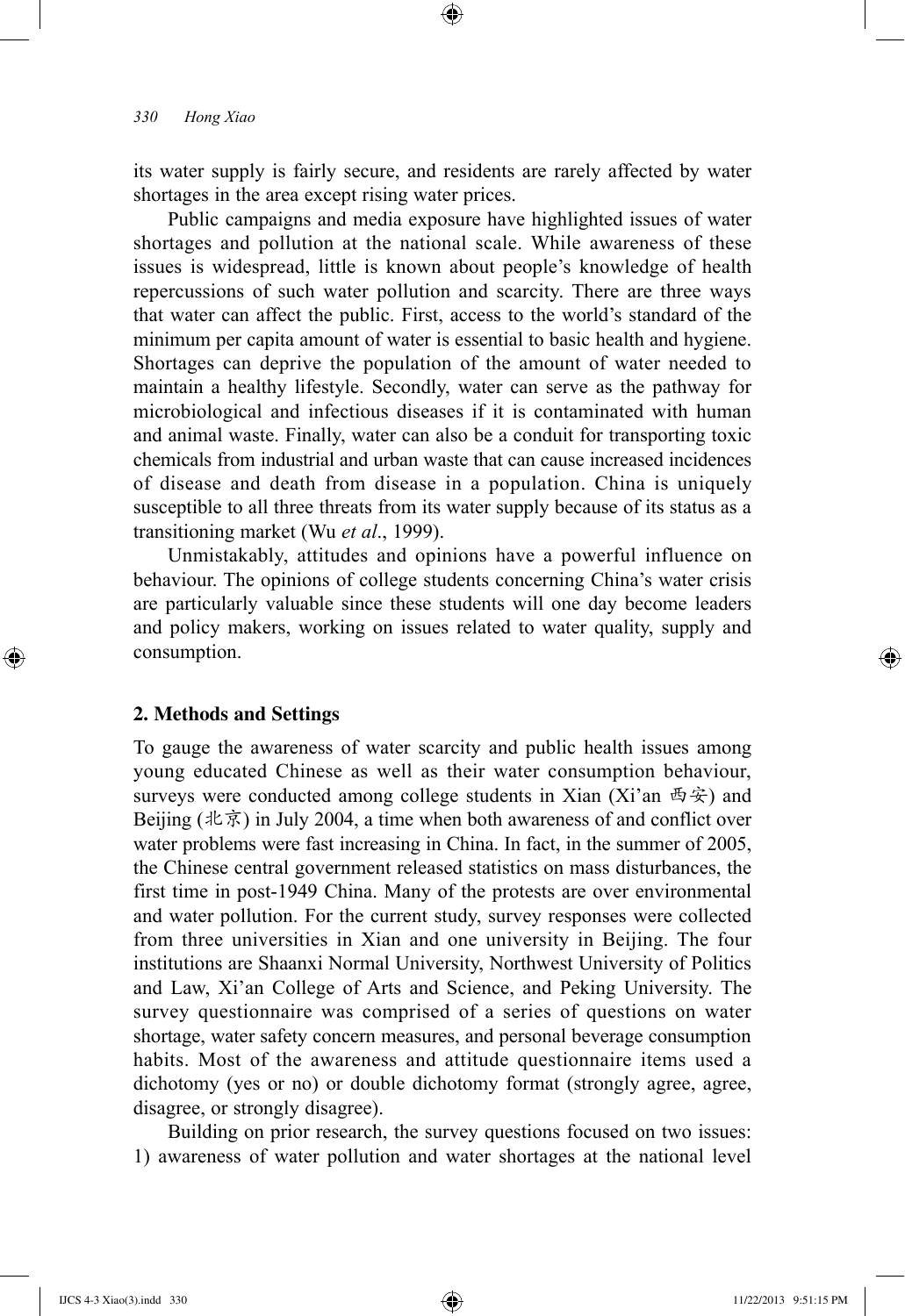and/or local level; 2) how concerns about water quality may affect beverage consumption habits. A total of 671 valid surveys on four university campuses were collected, of which 520 were from Xian (240 men, 278 women, 2 unknowns) and 151 were from Beijing (76 men, 75 women). Most of the students were between 19 – 25 years of age. Since Xian College of Arts and Science was a junior institution offering only three-year degree programmes, it had a somewhat younger student population. The college has since then been granted a university status and it now offers four year degree programmes. The other three institutions offered both baccalaureate and post-graduate degree programmes and therefore had some older students.

⊕

# **3. Results**

⊕

# *3.1. Disparities in Knowledge of Water Quality Issues*

Table 1 summarizes the respondents' knowledge and concerns on water issues. It is clear from the survey that awareness of water shortages is high among Chinese college students. Over 86 per cent of the respondents in Beijing and 80 per cent of the respondents in Xian agree that water shortages are a serious problem in China. A large majority of the respondents (87 per cent in Beijing and 77 per cent in Xian) also believe that there is a water shortage in their areas. Among those who are concerned about water shortages, Beijing students (58 per cent) are more likely than Xian students (36 per cent) to consider it a severe problem. Consistent with findings from other studies, most of the respondents (94 per cent) agree that water pollution is a serious problem. Many respondents (64 per cent in Beijing and 59 per cent in Xian) recognize that polluted water has a negative effect on health. Overall, respondents in Beijing are more likely than those in Xian to be concerned about water shortages, water pollution, and other water issues.

It is worth noting, however, that three quarters of the students in Xian and 64 per cent of the students in Beijing believe that water quality in their areas to be safe and clean, although a massive majority of them consider water pollution to be a serious problem in China. This indicates that university students are well aware of the grave problem of water pollution in the country. For many students, however, there appears to be a disconnection between their knowledge of national problems and awareness of local conditions. In some ways, this is expected since Chinese universities are all located in large cities where water system and water infrastructure are much better than other parts of the country.

There is a disconnection between the respondents' view of water quality in their area and their water consumption habits. As it is shown in Table 2, less than one third of Beijing students and less than half of Xian students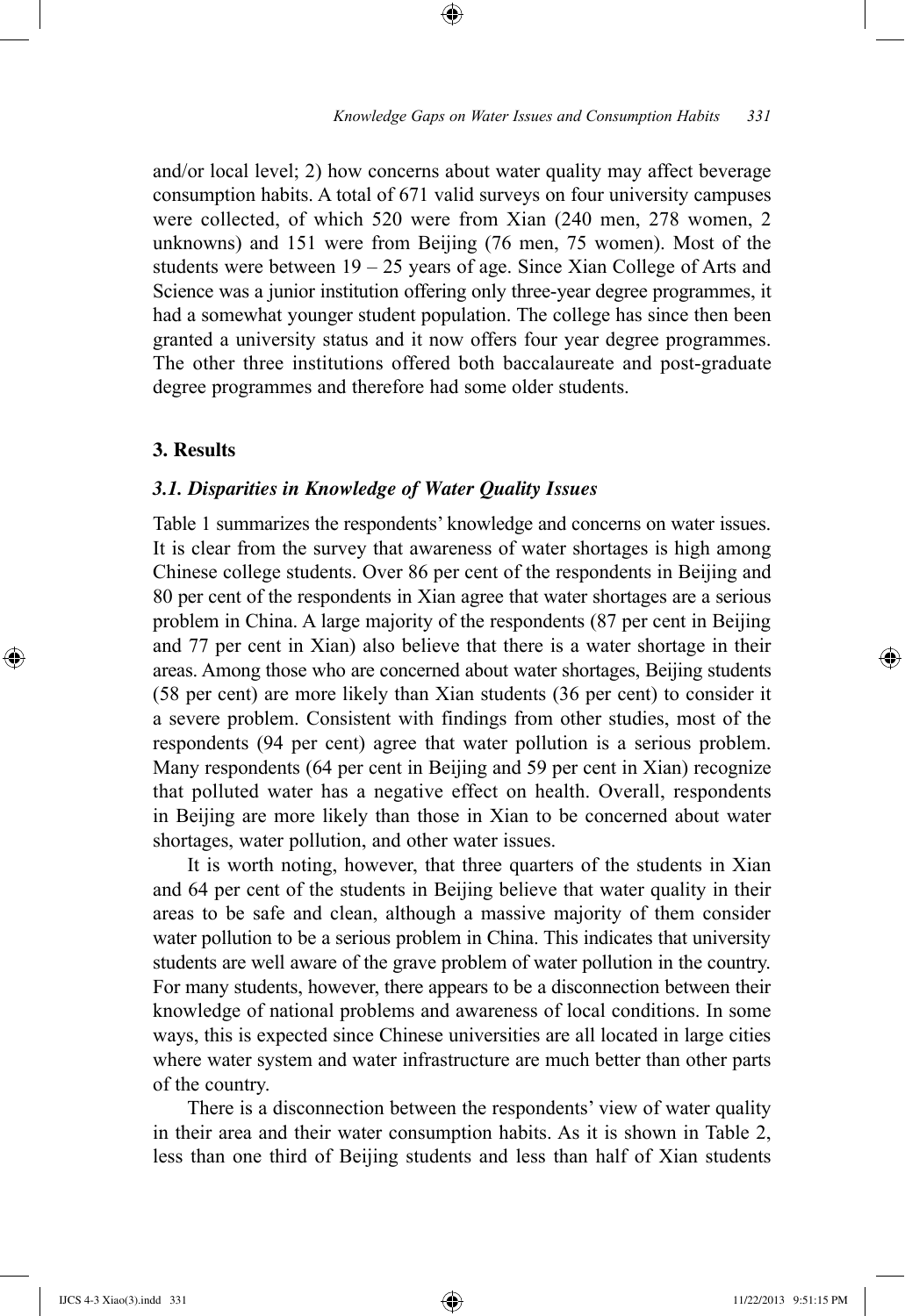|                                                       | Beijing       |     | Xian          |             |
|-------------------------------------------------------|---------------|-----|---------------|-------------|
|                                                       | $\frac{0}{0}$ | n   | $\frac{0}{0}$ | $\mathbf n$ |
| Water shortage is a serious problem<br>in China       |               |     |               |             |
| Agree                                                 | 86.2          | 131 | 80.0          | 416         |
| Disagree                                              | 13.8          | 21  | 20.0          | 104         |
| There is a water shortage in the area                 |               |     |               |             |
| Yes                                                   | 86.8          | 132 | 77.1          | 401         |
| No                                                    | 13.2          | 20  | 22.9          | 119         |
| Water shortage in the area is                         |               |     |               |             |
| Severe                                                | 58.0          | 76  | 36.4          | 145         |
| Mild                                                  | 42.0          | 55  | 53.6          | 253         |
| Water pollution is a serious problem<br>in China      |               |     |               |             |
| Agree                                                 | 94.6          | 140 | 94.3          | 481         |
| Disagree                                              | 5.4           | 8   | 8.1           | 29          |
| Water is safe and clean in the area                   |               |     |               |             |
| Agree                                                 | 64.0          | 89  | 75.2          | 352         |
| Disagree                                              | 36.0          | 50  | 24.8          | 116         |
| Water quality had a negative effect on<br>your health |               |     |               |             |
| Agree                                                 | 64.1          | 75  | 59.1          | 251         |
| Disagree                                              | 35.9          | 42  | 40.9          | 174         |

**Table 1** Respondents' Awareness and Knowledge of Water Issues

 $\bigoplus$ 

# **Table 2** Water Quality Concern and Drinking Water Consumption

|                                  |               | Beijing |               | Xian |  |
|----------------------------------|---------------|---------|---------------|------|--|
|                                  | $\frac{0}{0}$ | n       | $\frac{0}{0}$ | n    |  |
| Aware of water-borne diseases in |               |         |               |      |  |
| the area                         |               |         |               |      |  |
| Yes                              | 32.9          | 49      | 49.2          | 255  |  |
| N <sub>0</sub>                   | 67.1          | 100     | 50.8          | 263  |  |
| Boiling water before drinking it |               |         |               |      |  |
| Yes                              | 96.0          | 145     | 95.0          | 488  |  |
| N <sub>0</sub>                   | 4.0           | 6       | 5.0           | 26   |  |

 $\bigoplus$ 

 $\bigoplus$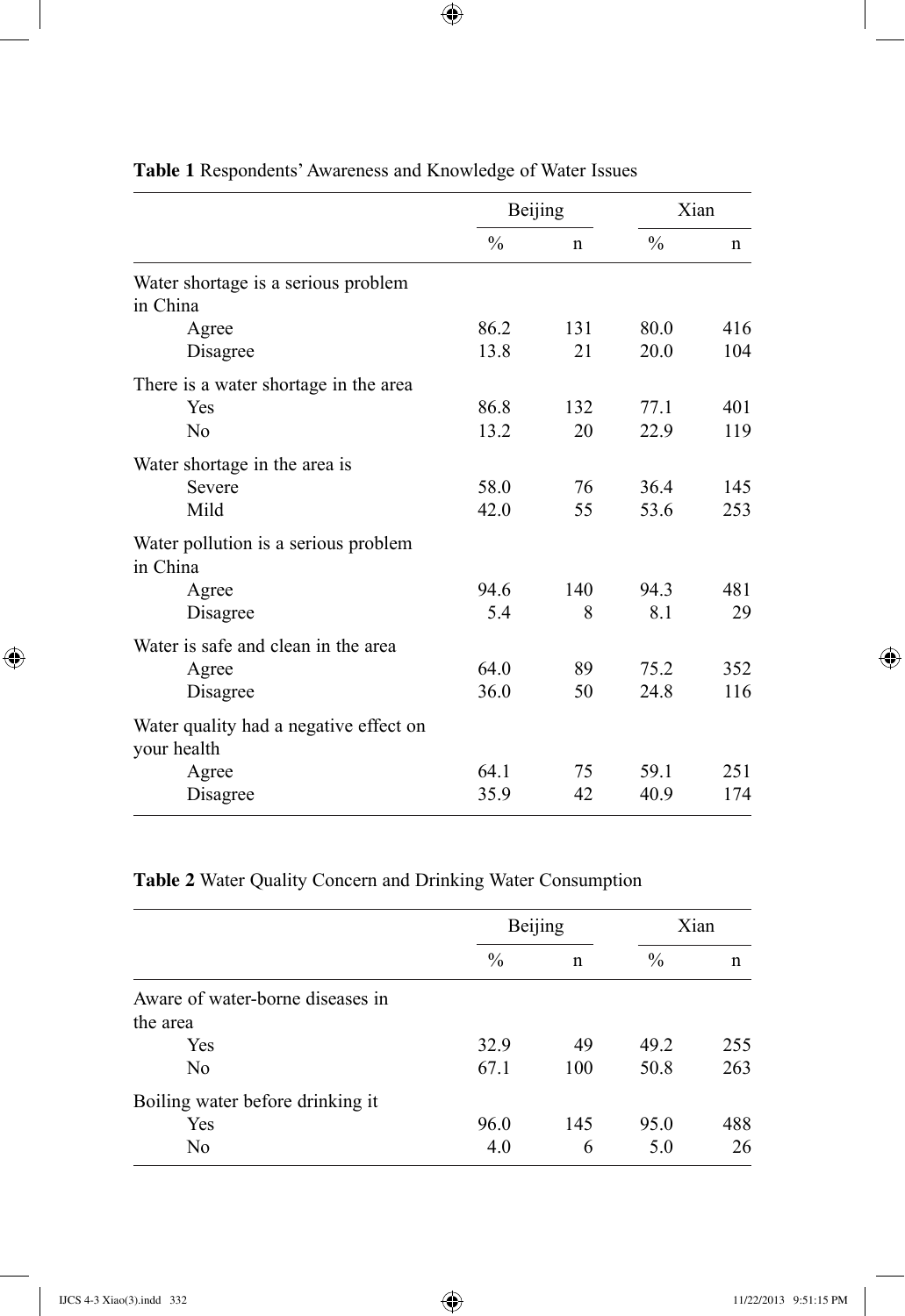believe there are water-borne diseases, yet more than 95 per cent of them boil water before drinking it. Indeed, Chinese have the tradition of drinking boiled water, but most of the students don't connect this practice with the prevention of water-borne diseases. In the survey, few people reported that they have become sick within the last year due to poor water quality in their area, and most are not even aware of different types of water borne diseases that may come from poor water quality. This indicates that the education of water safety issues and its effects on public health is still lacking in these areas and perhaps around the country.

⊕

There are also consistent differences between campuses in student's knowledge of water issues. As it is shown in Table 3, Peking University students display the lowest confidence in water quality and the highest level of awareness of a water shortage. When asked who is responsible for providing water to households, responses vary significantly among the universities. While more than three quarters of the respondents in Northwest University of Politics and Law agree that the government should be in charge of water supply, only 36 per cent of the students in Xi'an College of Arts and Science share this view. Instead, a majority of the students from this college believe that individual citizens should be responsible for securing household water. The percentage distributions of the responses by the students of the other two universities are quite similar, with a majority of them holding the government responsible for water supply.

These attitudinal differences may be explained at two levels: institutional and individual. At the institutional level, Peking University is one of the most selective universities and is known for its liberal tradition. It is also located in the capital city of Beijing, close to the information distribution centre of the country. At the individual level, its students are more liberal in their outlooks and more likely to be well informed on political, social, as well as environmental issues. Northwest University of Politics and Law in Xian is responsible for educating some of the country's political leaders, law enforcement officers, and lawyers. As a result it holds a strong allegiance to the government and its agendas. Its students tend to be politically conservative. Xian College of Arts and Science is a less competitive and regional institution, drawing students generally from small towns and rural areas where many households get water from either private wells or rivers. Both institutional and individual profile differences have an impact on the students' responses in the survey.

# *3.2. Regional and Generational Differences in Beverage Consumption*

Water and beverage consumption habits reflect people's concern about water quality, knowledge of health repercussions of water pollution, as well as their standard of living. In the survey, respondents were provided

⊕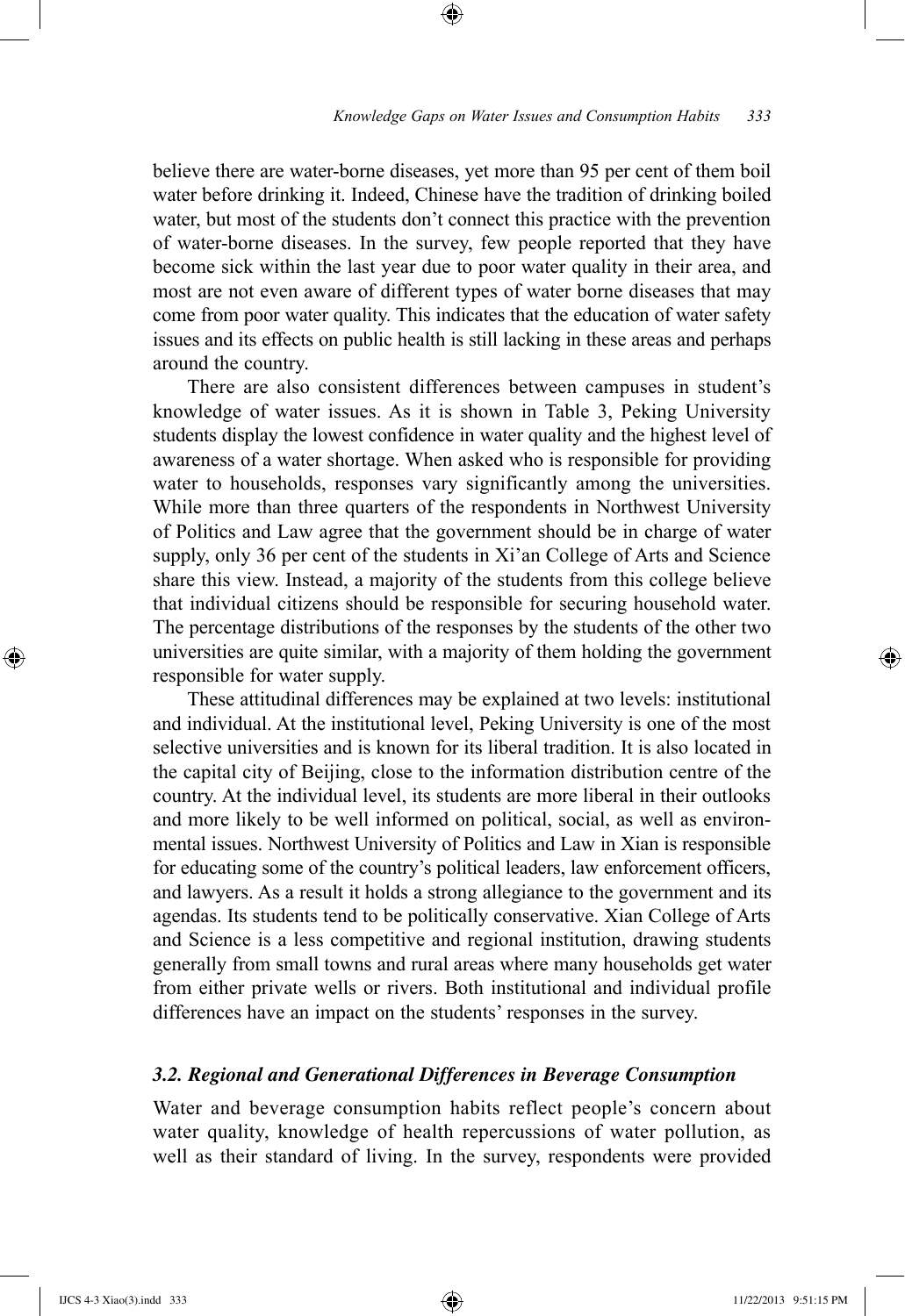| $\sim$ and $\sim$<br>$\zeta$<br>.<br>.<br>)<br> <br> <br> |
|-----------------------------------------------------------|
| ,<br>;<br>;                                               |
| $\overline{\phantom{a}}$<br>i<br>C                        |
| i<br>$-200 - 100$<br>$\ddot{\phantom{0}}$                 |
| $\ddot{\phantom{a}}$<br>١                                 |
| į                                                         |
| <b>Subdividual</b><br>֚<br>١                              |
|                                                           |
|                                                           |

 $\overline{\phantom{a}}$ 

 $\bigoplus$ 

|                                                     | University<br>Peking               |                   | Normal University<br>Shaanxi |                            | of Arts and Science<br>Xi'an College |                  | Northwest University<br>of Politics and Law |                                        |
|-----------------------------------------------------|------------------------------------|-------------------|------------------------------|----------------------------|--------------------------------------|------------------|---------------------------------------------|----------------------------------------|
|                                                     |                                    |                   |                              |                            |                                      |                  |                                             |                                        |
|                                                     | $\%$                               | E                 | $\lesssim$                   | $\mathbf{a}$               | $\frac{5}{6}$                        | $\mathbf{a}$     | $\frac{5}{6}$                               | $\mathbf{a}$                           |
| Water in the area is<br>safe and clean              |                                    |                   |                              |                            |                                      |                  |                                             |                                        |
| Agree                                               | 64.2<br>35.8                       |                   | $75.8$<br>24.2               |                            | 73.0<br>27.0                         |                  | 77.8<br>22.2                                |                                        |
| Disagree                                            |                                    | (37)              |                              | $(250)$<br>$(80)$          |                                      | (30)             |                                             | $\begin{pmatrix} 2 \\ 0 \end{pmatrix}$ |
| shortage in this area<br>$Y$ es<br>There is a water |                                    |                   |                              |                            |                                      |                  |                                             |                                        |
|                                                     | 86.0<br>14.0                       |                   | $75.8$<br>24.2               |                            | 73.0<br>27.0                         |                  | $72.4$<br>27.6                              |                                        |
| $\frac{1}{2}$                                       |                                    | $(\frac{29}{21})$ |                              | (11)                       |                                      | $(83)$<br>$(36)$ |                                             | $\left(\frac{1}{2}\right)$             |
| Responsible for providing<br>water to households    |                                    |                   |                              |                            |                                      |                  |                                             |                                        |
| Government                                          |                                    |                   |                              |                            |                                      |                  |                                             |                                        |
| Work Unit                                           | $60.1$<br>$6.1$<br>$2.0$<br>$31.8$ | මූ වතු ජි         | $24.9$<br>$24.9$<br>$30.5$   | $(38)$<br>$(38)$<br>$(12)$ | 35.9<br>25.9<br>39.0                 | <u>ସୁଚିତ୍ରୁ</u>  | 78.6<br>3.6<br>10.7<br>10.7                 | බූ ප ම ම                               |
| Private Companies                                   |                                    |                   |                              |                            |                                      |                  |                                             |                                        |
| Citizens                                            |                                    |                   |                              |                            |                                      |                  |                                             |                                        |

 $\bigoplus$ 

 $\overline{\phantom{a}}$ 

 $\bigoplus$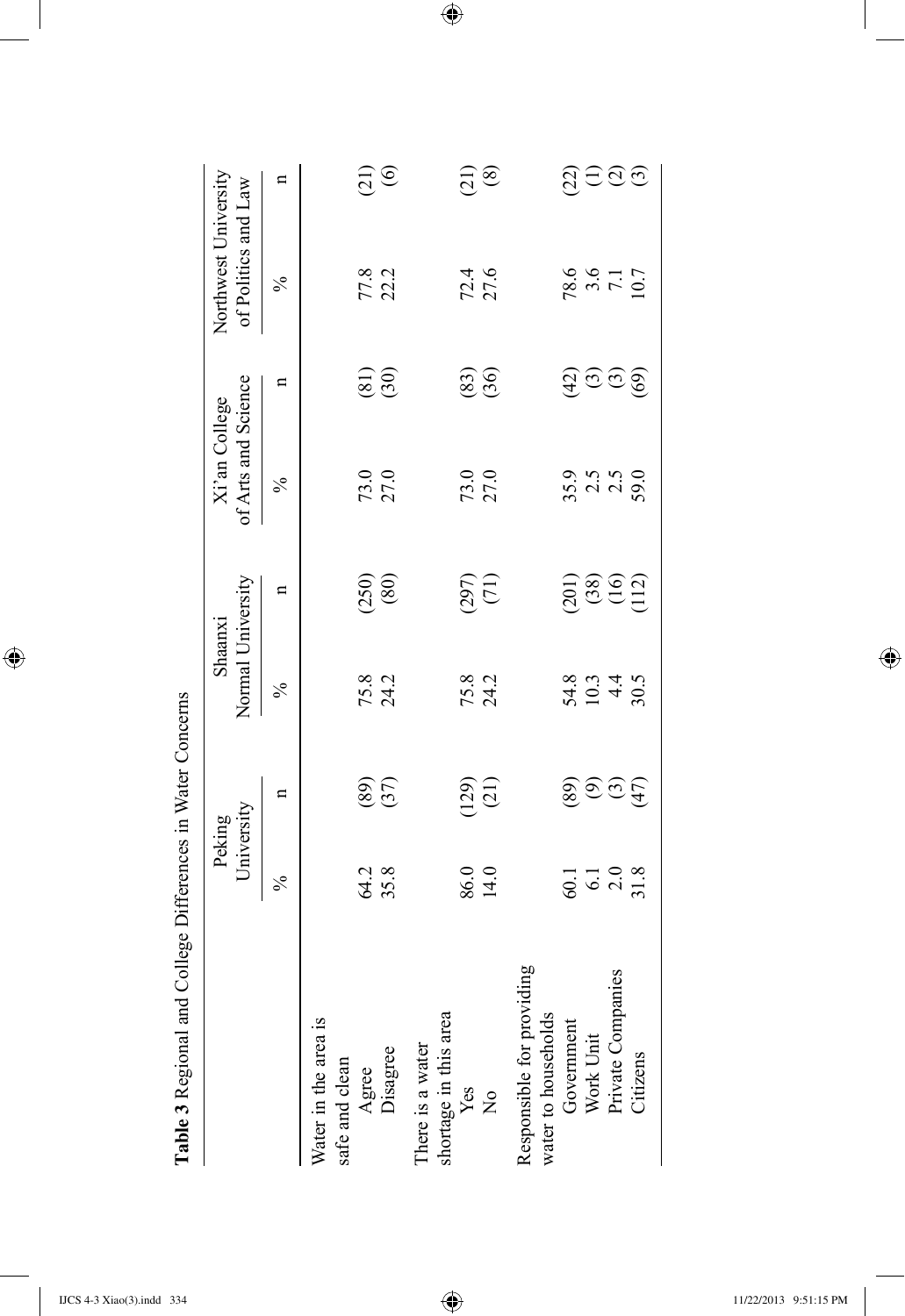| Table 4 Beverage Consumption by College Students and Their Parents |               |                             |               |                |  |
|--------------------------------------------------------------------|---------------|-----------------------------|---------------|----------------|--|
|                                                                    |               | Beijing                     | Xian          |                |  |
|                                                                    | $\frac{0}{0}$ | rank                        | $\frac{0}{0}$ | rank           |  |
| <b>Students</b>                                                    |               |                             |               |                |  |
| Beer                                                               | 21.6          | 5                           | 28.3          |                |  |
| Boiled water                                                       | 79.8          |                             | 82.1          |                |  |
| Bottled water                                                      | 55.1          | $\mathcal{D}_{\mathcal{A}}$ | 38.3          | 3              |  |
| <b>Soft Drinks</b>                                                 | 34.8          | 4                           | 25.4          | 5              |  |
| Tea                                                                | 46.3          | 3                           | 64.2          | $\mathfrak{D}$ |  |
| Parents                                                            |               |                             |               |                |  |
| Beer                                                               | 32.4          | 4                           | 26.7          |                |  |
| Boiled water                                                       | 77.5          |                             | 89.3          |                |  |
| Bottled water                                                      | 57.6          | 3                           | 60.8          | 3              |  |
| Soft Drinks                                                        | 23.4          | 5                           | 20.1          |                |  |

 $\textcircled{\scriptsize{+}}$ 

Tea 63.3 2 72.5 2

with a list of beverages and asked to mark three items that they consume most frequently. They were also asked to report on their parents' beverage consumption habits. Items on the list are: beer, boiled water, bottled water, juice, liquor/wine, soft drinks, tea, and others. Table 4 presents the percentage distribution and rankings of the beverages. As expected, boiled water is the most popular type of beverage consumed by both students and their parents. Other types of beverages commonly consumed by the students are bottled water, tea drinks, and beer. There is, however, a regional difference. While bottled water is consumed second most frequently by students in Beijing (55 per cent), their counterparts in Xian are much less likely to buy it (38 per cent). For many students in Beijing, tea and soft drinks are also popular choices for drinks. Xian students, on the other hand, prefer tea drinks more than bottled water. One possible reason for this difference is the cost of bottled water. At the time of our surveys, bottled water was more expensive than most other beverages in China, because there were a limited number of bottled water manufacturers. That is, however, no longer the case. Today the cost of bottled water has come down greatly. Given that per capita income in Beijing was much higher than that in Xian (*China Statistical Yearbook*, 2007), the disparity in bottled water consumption is hardly a surprise. With regard to students' income, about 40 per cent of those in Beijing report that they have monthly income of 500 Yuan or above, whereas only 6 per cent of the students in Xian enjoy the similar income level. It is clear that students in Beijing have a higher probability of affording soft drinks and bottled water.

⊕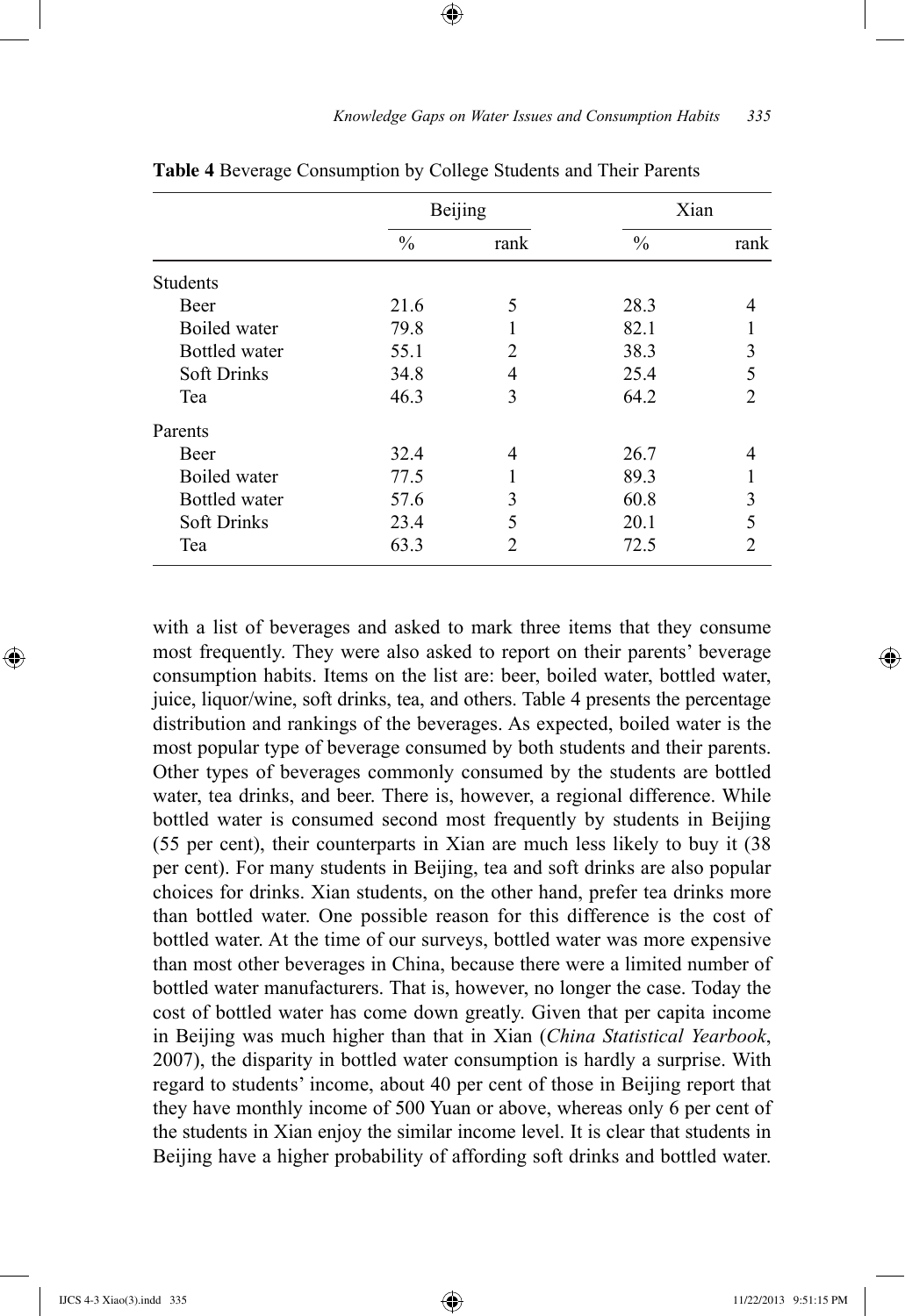In fact, we found in our interviews that respondents in Xian are more likely to think that bottled water was too expensive.

⊕

There is also a generational difference in beverage consumption habits. Parents of college students are much more likely to drink boiled water and tea than their children. Other types of beverages preferred by parents are bottled water and beer. Students, on the other hand, consume soft drinks at a higher rate than do parents. These trends mirror generational dynamics in consumption behaviour of Chinese residents.

#### *3.3. Geo-demographic Effects: Regression Analysis*

To gain a good understanding of how demographic characteristics affect people's knowledge of and concern on water, I performed logistic regression analysis on three dependent variables – water shortages, water quality, and attitude toward the government's responsibility for water supply. Table 5 summarizes the results of logistic regression model, reporting standardized coefficients. With regard to the perception of a water shortage, monthly income is a significant predictor. The positive coefficient suggests that respondents with high monthly income have a higher level of awareness of a water shortage than others. Place of origin also has an important effect on the awareness of a water shortage. That means the problem of water scarcity is more of a concern for students with city origin than students from rural areas, suggesting a regional effect on the variable. The influence of hometown origin is small but statistically significant in affecting the respondents' opinions

|                               | Water Shortage | Clean Water | <b>Water Provision</b> |
|-------------------------------|----------------|-------------|------------------------|
| Age                           | $-.080$        | .080        | $.119*$                |
| Gender <sup>a</sup>           | .062           | .028        | $.113*$                |
| <b>Monthly Earnings</b>       | $.121*$        | $-.017$     | .019                   |
| College Location <sup>b</sup> | $-.114*$       | .013        | .028                   |
| Home Town <sup>c</sup> :      |                |             |                        |
| City                          | $.142***$      | $.101*$     | $.240**$               |
| Small Town                    | .022           | $-.059$     | .013                   |
| Constant                      | 1.945          | .783        | 3.183                  |

#### **Table 5** Demographic Differences in Water Quality Concerns: Logistic Regression Coefficients

Notes:  $a \neq 1$  = female and  $0$  = male<br>  $b \neq 1$  = Xi'an and  $0$  = Beijing<br>
c Rural is the reference category.<br>  $\uparrow p \leq .05$ ; \*\*  $p \leq .01$ .

⊕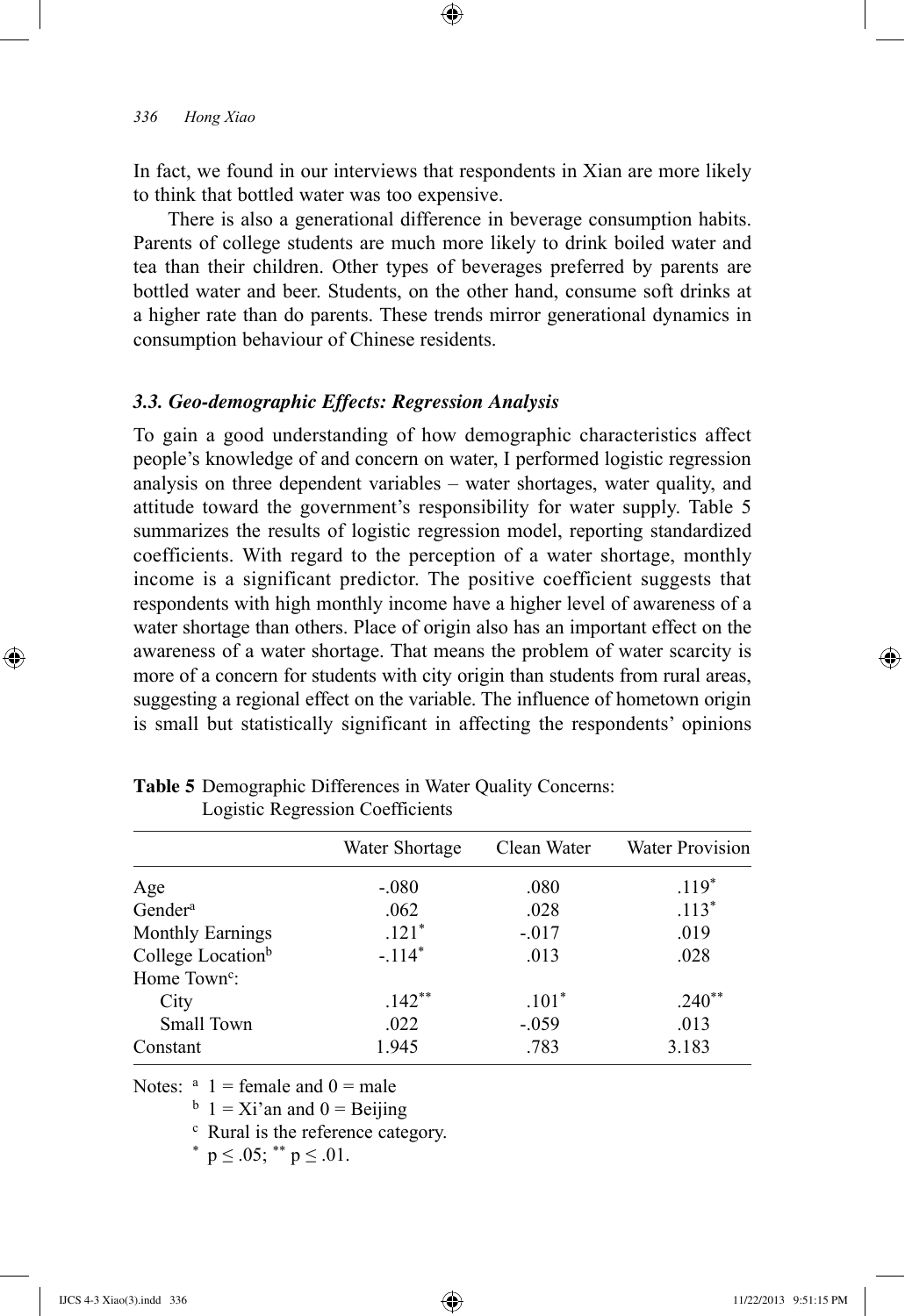about water quality. People from cities are more likely to believe their water is clean and safe. Most importantly, college location retains its statistical significance in shaping people's awareness of a water shortage. The negative coefficient indicates that the awareness of Xian students is lower than that of Beijing students, confirming the regional factor.

⊕

Age matters with regard to the perception of government's responsibility in water supply. Importantly, there is a positive relationship between age and the belief that the government is responsible for providing household water. Older respondents place more responsibility on the government than younger respondents. The age effect is likely due to the socialist environment in which the older adults grew up, where the needs of individuals were taken care of by the government. Women are more likely than men to hold the government responsible for water supply, highlighting a gender difference in attitude toward the role of the government in water issues.

Among the demographic variables, hometown location appears to have a significant effect on all three dependent variables. Compared with students from rural areas, students from cities are more aware of a water shortage and yet are more likely to feel that water in their areas is clean and safe for drinking. Urban students also emphasize more the government's responsibility for water supply. It is interesting to note that controlling for other factors, the effects of university location and university type on water concerns have become muted.

### **4. Discussion and Conclusion**

University students in both Xian and Beijing are keenly aware of water challenges in the country. A great majority of them recognize that water shortages and water pollution are grave problems in the country. In general, urban students are more likely to be concerned about water quality and water supply than are those who are from rural areas, suggesting hometown origin matters with people's perceptions on water issues. This urban-rural difference in water concerns is consistent with past studies reporting that peasants express lower levels of environmental concern than do urbanites. There are two possible reasons for the observed difference. First, people in rural areas tend to have no or very low water bills; they get water from rivers, streams, as well as private wells. Urban residents, on the other hand, saw a series of water price increases in recent years, feeling more the consequences of ever growing water shortages. Second, compared with rural residents, urbanites have better access to various types of media that cover news and information on environment conditions. As a result, students growing up in cities are better informed on the environmental degradation in China as a whole. However, despite the large body of literature documenting the dismal situation of

⊕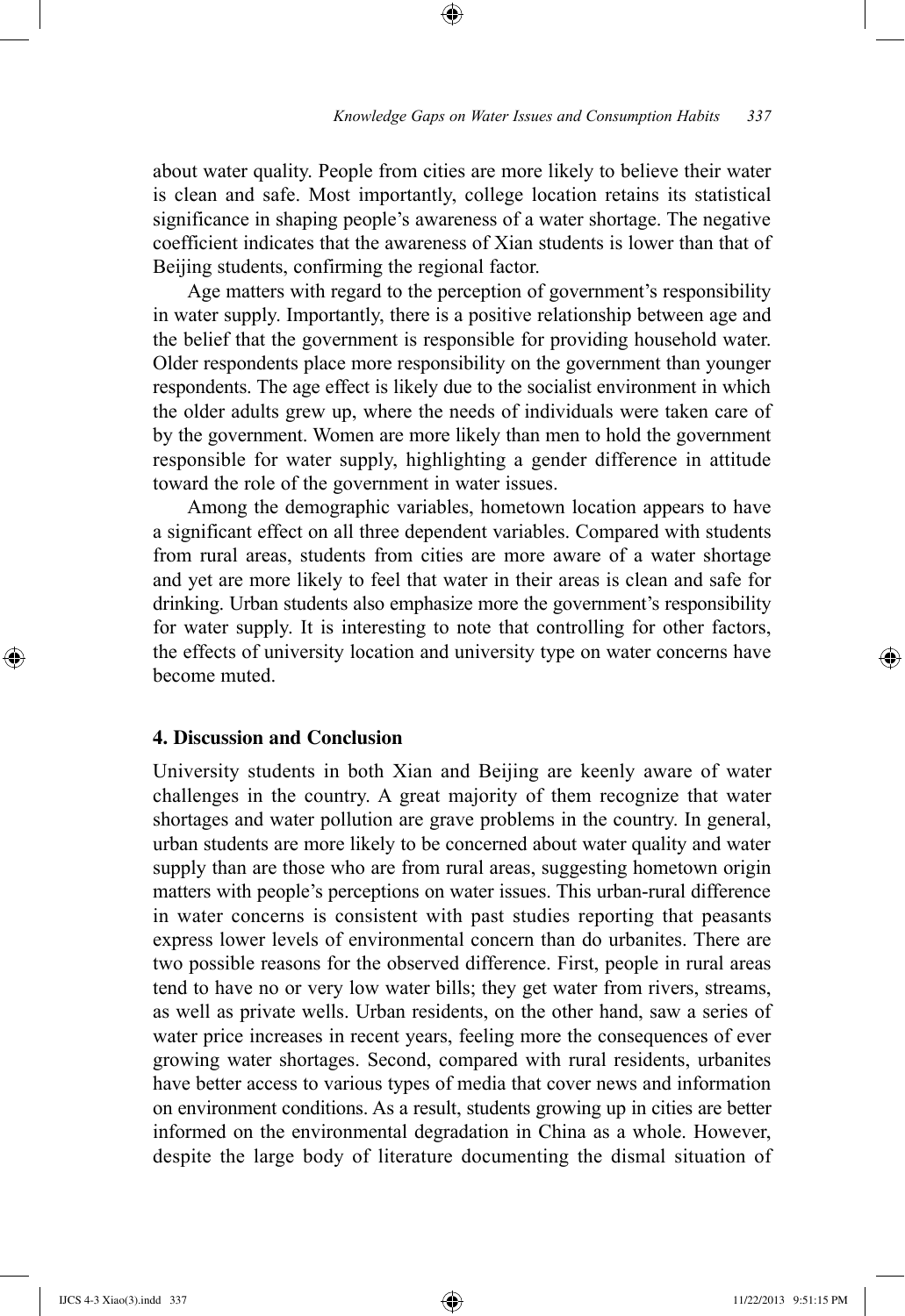#### *338 Hong Xiao*

China's water systems, a good percentage of the respondents surprisingly believe that water in their local areas is of good quality. It certainly indicates a gap between perception and reality in the students' knowledge of China's water problems.

⊕

It is not surprising that boiled water is the top beverage consumed in China. Following a long time tradition, both college students and their parents boil water before drinking it. A popular knowledge in China is that tap water is not drinkable without being boiled first. Yet, many respondents believe water in their area is clean and safe. This is a unique Chinese (if not an East Asian) concept of clean water. If boiled water does not cause any health problems, it is then clean water. Indeed, drinking boiled water has been a Chinese way of life that people don't connect with the reasons behind the practice. Customs and traditions are part of culture and the principal mechanisms by which people adapt to the world around them. Practices that help a society adapt to its environment are often taken for granted. Chinese perception about clean water is no exception.

This clean water concept indicates that people are uninformed about the fact that boiling will kill bacteria, but will not remove heavy metals and other toxins. Indeed, surveys results reveal that there is little public knowledge about the health effects of polluted water and the diseases that result from dirty water. It would seem that more active campaigns to promote such knowledge would help improve public awareness of this important issue.

Regional differences have been observed in beverage consumption. Overall, students in Beijing are more likely to purchase bottled water than students in Xian. Soft drinks consumption is also higher in Beijing than Xian, due primarily to different levels of students' income. The past decade has seen a rapid increase of soda and soft drinks products in China. With the changing lifestyle and income level, Chinese are shifting their beverage consumption patterns and buying more bottled water and soft drinks. This change has enormous consequences for both people's health and environment.

The survey data indicates that students in both Xian and Beijing have a high level of consciousness about water scarcity in China. Many of them, however, do not feel that water challenges are very urgent. It is also clear that they are well aware of severe water pollution in the country, but many of them are confident that their local running water is safe and clean. The lack of knowledge on water scarcity and water-borne diseases displayed by university students may be due to two reasons. First, water in China is treated as a common property resource. As a result, non-market mechanisms are in place to allocate and manage water resources. Water supply relies heavily on public subsidy and low price do not reflect water's real value. Marginal prices lead to not only overuse and abuse, but also misinformation. Second, people in China have limited access to accurate information related to water. Currently

⊕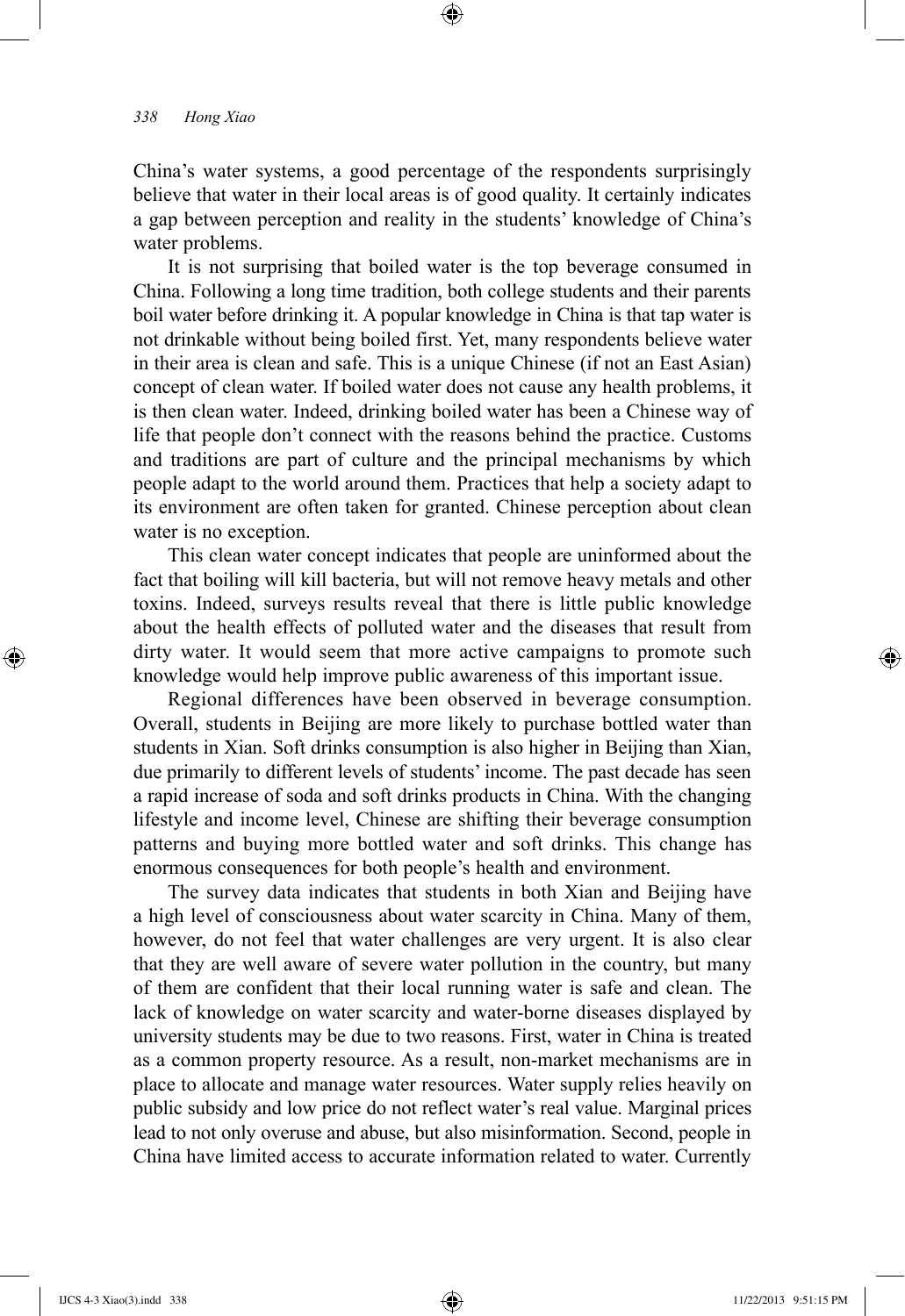China's legislation does not have mandate on the kind of information to be published or the frequency of its publication. Data on environmental degradation, including water pollution and water depletion, are considered internal documents and are not publicly available. Accessible information is often incomplete or inconsistent.

⊕

The development of improved mechanisms to manage and allocate scarce water resources will be crucial to sustaining China's economic development. It will be equally important for China to develop institutional transparent structure in publishing important data on its environment. Unless citizens in both rural and urban areas are well informed about the extent of the country's water shortages and water pollution, China will face an even greater water crisis as industrial and urban sectors continue their phenomenal growth and demands on the nation's water resources continue to expand. Informing and educating the public about the problems of water shortages is particularly important, because unlike other environmental degradations that are readily observable, water shortages in the form of ground water depletion may not be easily visible. Hopefully, future studies of water awareness and consumption in China will find a population that is more informed about the reality of its country's resources and their roles in water conservation and protection.

#### **Notes**

⊕

- This project was supported partially by a U.S. National Science Foundation grant (award # 0139677). I thank Kate Hill, Krystal Long, and Michelle Yee for their research assistance with the project. I am indebted to Steve Lansing for his insightful comments on and editorial help with an earlier draft.
- \* Dr Hong Xiao 肖红 is Associate Professor of Sociology and Director of Master of Arts in Contemporary China at Nanyang Technological University, Singapore. Previously, she served as Professor and Chair of the Department of Sociology at Central Washington University (1999-2010). Xiao is the author of *Childrearing Values in the United States and China: A Comparison of Belief Systems and Social Structure* (Praeger, 2001) and has published on topics such as social class and values, culture and values, gender, domestic violence, overseas Chinese identity, and human rights policy. One of her current research projects focuses on social capital and individualization process in shaping aspirations for children in urban China. <*Email: XiaoHong@ntu.edu.sg*>

#### **References**

Banister, J. (1998), "Population, Public Health and the Environment in China", *China Quarterly*, Vol. 156, pp. 986-1015.

Beach, M. (2001), "Water Pollution and Public Health in China", *The Lancet*, September 1, pp. 735.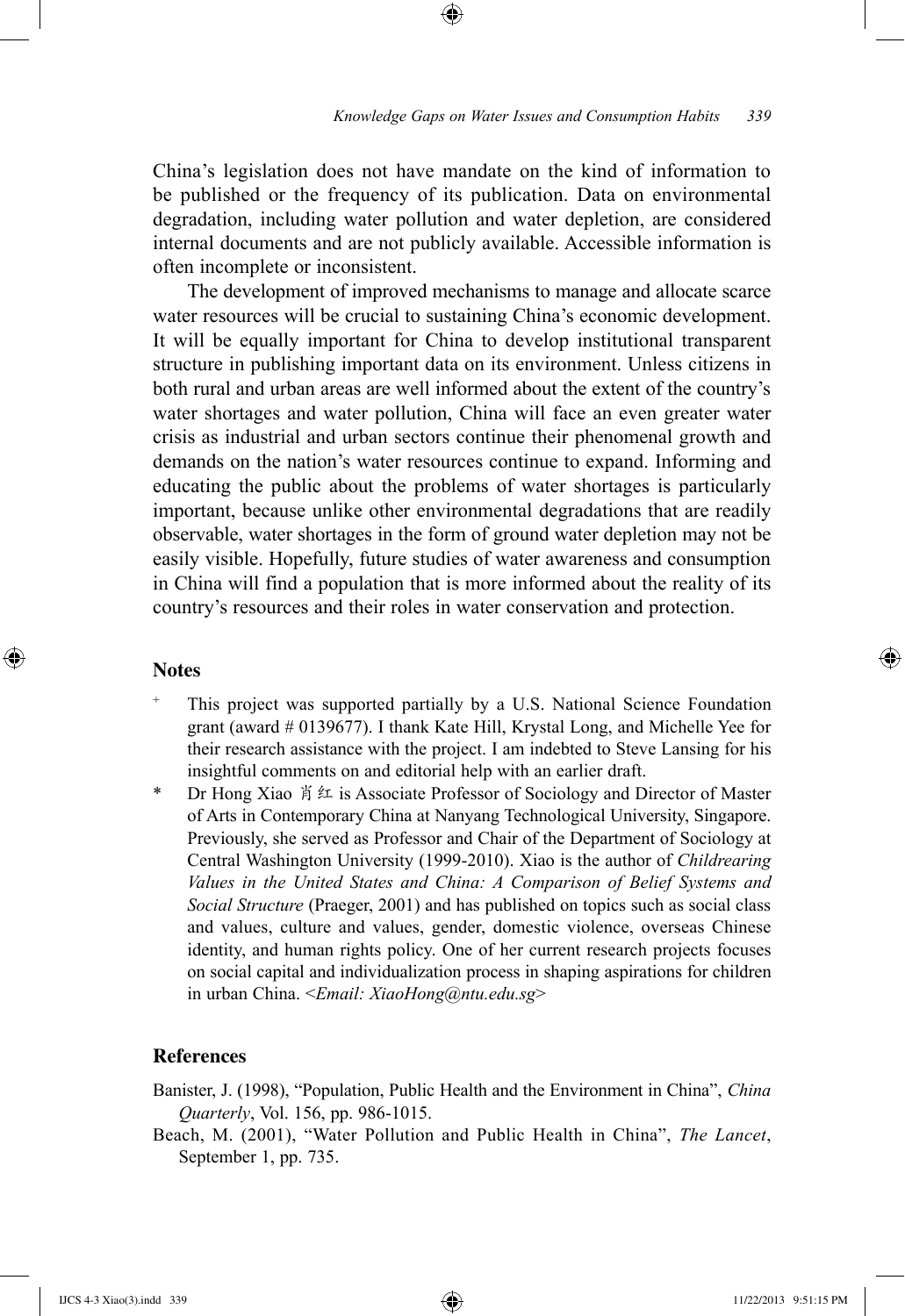*340 Hong Xiao* 

Bellier, M. (2002), *Private Participation in Infrastructure in China*, Washington, DC: World Bank.

⊕

- Chen, X., M.N. Peterson, V. Hull, C. Lu, G.D. Lee, D. Hong and J. Liu (2011), "Effects of Attitudinal and Sociodemographic Factors on Pro-environmental Behaviour in Urban China", *Environmental Conservation*, Vol. 38, pp. 45-52.
- Liu, C. (1998), "Environmental Issues and the South-North Water Transfer Scheme", *China Quarterly*, Vol. 156, pp. 899-910.
- Economy, E. (2004), *The River Runs Black*, Ithaca: Cornell University Press.
- Harris, P.G. (2008), "Green or Grown? Environmental Attitudes and Governance in Greater China", *Nature and Culture*, Vol. 3, pp. 151-182.
- Hong, D. and C. Xiao (2007), "Sociological Analysis on Gender Difference of Environmental Concern", *Sociological Studies*, Vol. 2, pp. 111-135.
- Huang, P., X. Zhang and X. Deng (2006), "Survey and Analysis of Public Environmental Awareness and Performance in Ningbo, China: A Case Study on Household Electrical and Electronic Equipment", *Journal of Cleaner Production*, Vol. 14, pp. 1635-1643.
- Kahrl, F. and D. Roland-Holst (2008), "China's Water-Energy Nexus", *Water Policy*, Vol. 10, pp. 51-65.
- Kim, J. (2001), "Drifting on the Drying Water Pool: China's Water Scarcity and Its Political Foreboding", *Asian Perspective*, Vol. 25, pp. 133-155.
- Lee, J. (2000), "Students Environmental Concerns and Opinions: A Chinese Perspective", *The Environmentalist*, Vol. 20, pp. 141-150.
- Lee, L. (2004), "The Current State of Public Health in China", *Annual Review of Public Health*, Vol. 25, pp. 327-339.
- Ma Jun 马军 (1999), *Zhongguo Shui Weiji* 中国水危机 [China's water crisis], Beijing: Zhongguo Huanjing Kexue Chubanshe 中国环境科学出版社 (China Environmental Sciences Publishing House).

Ministry of Water Resources (MWR) (2004), *China Water Resources Report 2004*.

- National Development and Reform Commission (NDRC) (2005), "China Water Conservation Technology Policy Outline", Announcement No. 17.
- National Bureau of Statistics of China (NBSC) (2002), *China Statistical Yearbook 2002*.
- Nickum, J. (1998), "Is China Living on the Water Margin?", *The China Quarterly*, Vol. 156, pp. 880-898.
- Shen, J. and T. Saijo (2008), "Re-examining the Relations between Socio-demographic Characteristics and Individual Environmental Concern: Evidence from Shanghai Data", *Journal of Environmental Psychology*, Vol. 28, pp. 42-50.
- Sines, A. (2002), "Civilizing the Middle Kingdom's Wild West", *Central Asia Survey*, Vol. 21, pp. 5-18.
- Wang, J., Z. Xu, J. Huang and S. Rozelle (2005), "Incentives in Water Management Reform: Assessing the Effect on Water Use, Production, and Poverty in the Yellow River Basin", *Environment and Development Economics*, Vol. 10, pp. 769-799.
- Wang, M., M. Webber, B. Finlayson and J. Barnett (2008), "Rural Industries and Water Pollution in China", *Journal of Environmental Management*, Vol. 86, pp. 648-659.

IJCS 4-3 Xiao(3).indd 340 11/22/2013 9:51:15 PM

⊕

↔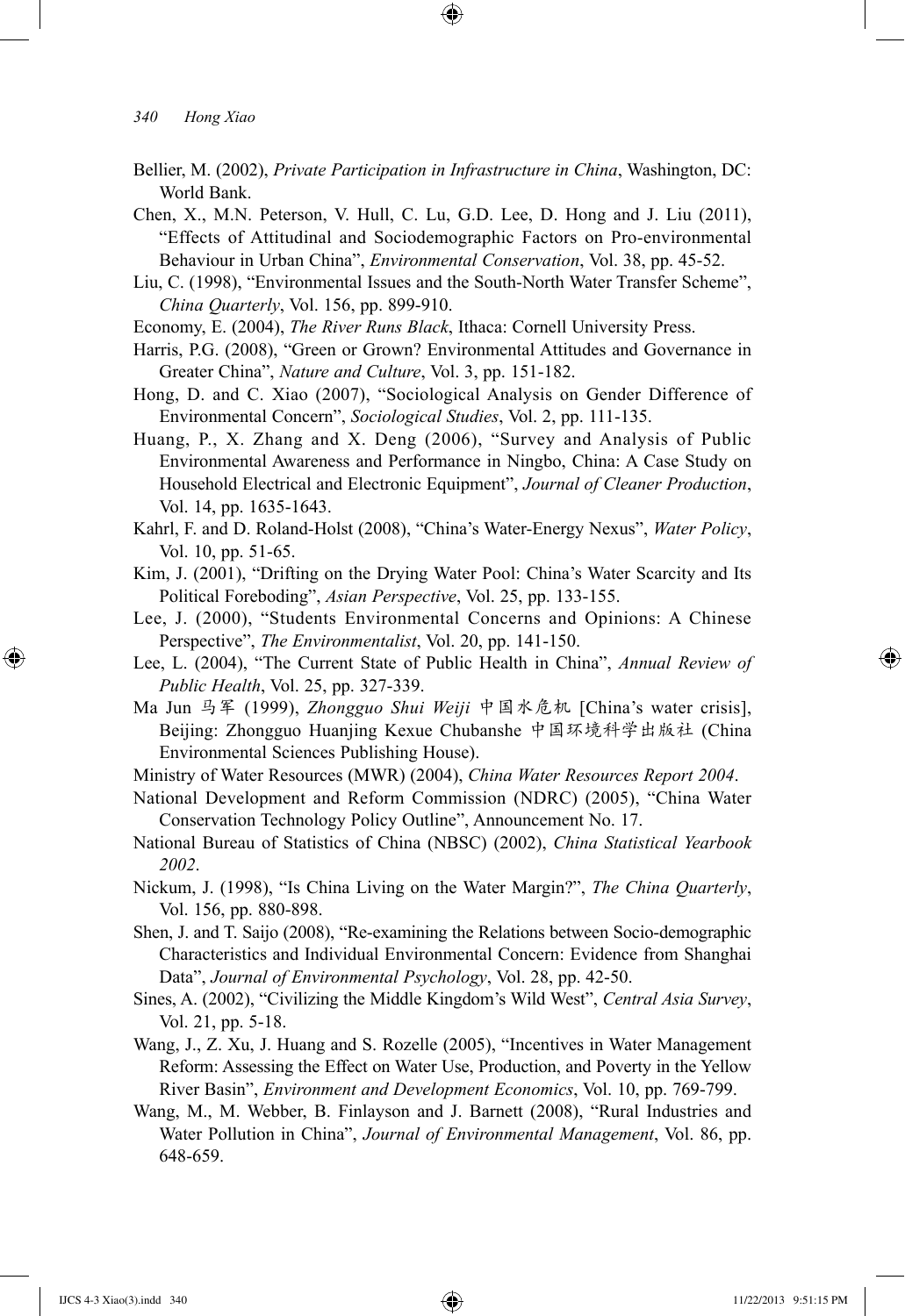Wong, K. (2003), "The Environmental Awareness of University Students in Beijing, China", *Journal of Contemporary China*, Vol. 12, pp. 519-536.

⊕

- Wu, C., C. Maurer, Y. Wang, S. Xue and D.L. Davis (1999), "Water Pollution and Human Health in China", *Environmental Health Perspectives*, Vol. 107, pp. 251- 256.
- Xi, X. (1998), "Public Environment Awareness in China: An Analysis of the Results of Public Surveys", Centre for Integrated Study of the Human Dimensions of Global Change.
- Xiao, C. and D. Hong (2010), "Gender Differences in Environmental Behaviours in China", *Population and Environment*, Vol. 32, pp. 88-104.
- Xiao, H. (2005), "Values Priority and Human Rights Policy: A Comparison between China and Western Nations", *Journal of Human Values*, Vol. 11, pp. 87-102.
- Zhao, J., W. Liu and H. Deng (2005), "The Potential Role of Virtual Water in Solving Water Scarcity and Food Security Problems in China", *International Journal of Sustainable Development and World Ecology*, Vol. 12, pp. 419-428.

⊕

↔